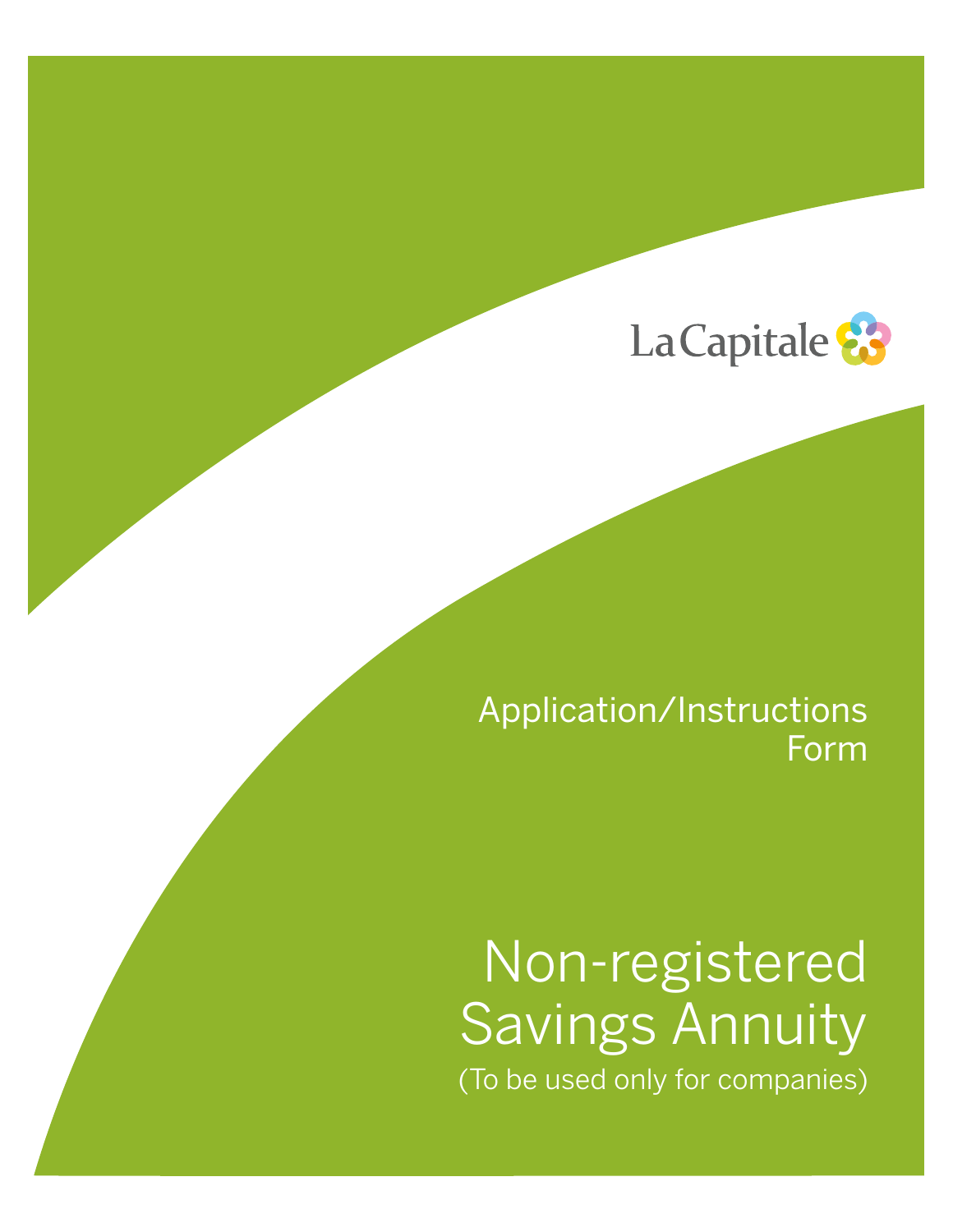

Language preference: OEnglish OFrench

Is this:  $\Box$  A new application (new plan) OR  $\Box$  Instruction – Client No:  $\Box$ 

### 2. IDENTIFICATION OF CONTRACTHOLDER

| Company name (50 characters)     |         |               | Short company name (if applicable) |         |             |  |  |
|----------------------------------|---------|---------------|------------------------------------|---------|-------------|--|--|
| Key activity                     |         |               |                                    |         |             |  |  |
| Address (No., Street, Apartment) |         | City          | Province                           | Country | Postal code |  |  |
| Work tel.                        | Ext.    | Fax           | Email address                      |         |             |  |  |
| Contact person                   |         | Email address | Tel.                               |         |             |  |  |
| <b>Business Number:</b>          |         |               |                                    |         |             |  |  |
|                                  | numbers |               |                                    |         |             |  |  |

## 3. IDENTIFICATION OF ANNUITANT (MANDATORY)

| The annuitant must<br>be an individual and | Last name                        | Gender: $\bigcirc$ M $\bigcirc$ F |      |                      |         |             |
|--------------------------------------------|----------------------------------|-----------------------------------|------|----------------------|---------|-------------|
| a Canadian resident.                       | Address (No., Street, Apartment) | City                              |      | Province             | Country | Postal code |
|                                            | Home tel.                        | Work tel.                         | Ext. | Social Insurance No. |         |             |
|                                            | Date of birth (YYYY/MM/DD)       | Email address                     |      |                      |         |             |

### 4. IDENTIFICATION OF SUCCESSOR ANNUITANT

|                                        |                                  |               |      | Gender: $\bigcirc$ M $\bigcirc$ F |         |             |
|----------------------------------------|----------------------------------|---------------|------|-----------------------------------|---------|-------------|
| If no successor<br>annuitant is        | Last name                        | First name    |      |                                   |         |             |
| designated, the<br>contract terminates | Address (No., Street, Apartment) | City          |      | Province                          | Country | Postal code |
| upon the death of<br>the annuitant.    | Home tel.                        | Work tel.     | Ext. | Social Insurance No.              |         |             |
|                                        | Date of birth (YYYY/MM/DD)       | Email address |      |                                   |         |             |

### 5. BENEFICIARY DESIGNATION

In the event of the annuitant's or, if applicable, the successor annuitant's death Beneficiary's name example and the Relationship to contractholder Date of birth (YYYY/MM/DD) Revocable Irrevocable Important: Complete only if you want the  $\circ$  $\circ$ accumulated value to be payable to a beneficiary  $\circ$  $\circ$ other than the contractholder. O  $\bigcirc$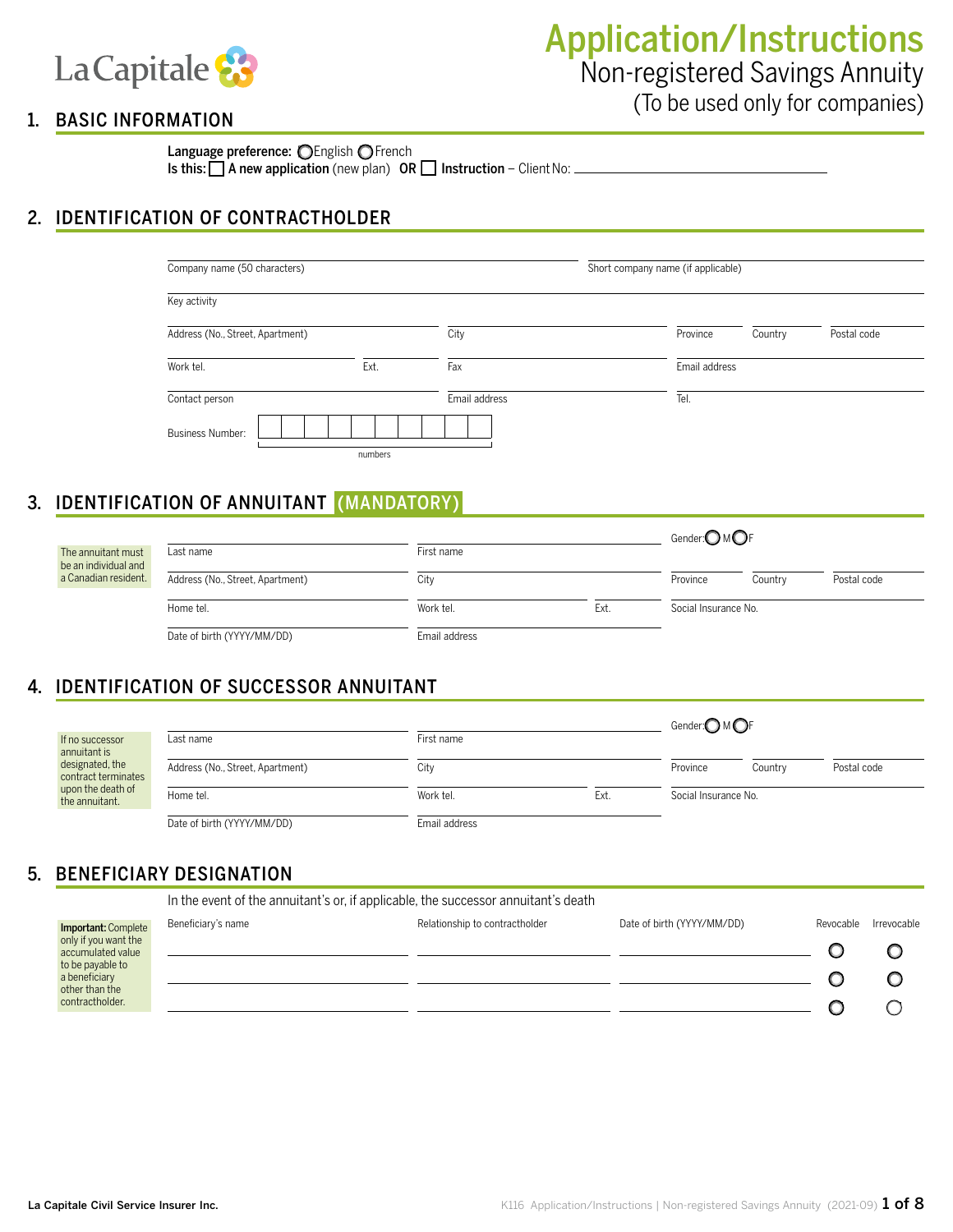

### 6. SOURCE OF FUNDS

 $\Box$  Cash deposit by cheque: \$

Amount Date of cheque (YYYY/MM/DD)

### $\Box$  Transfer from another institution (attach the appropriate form with a copy of statement)

| Amount | Maturity date of investment<br>(YYYY/MM/DD) | Name of financial institution |
|--------|---------------------------------------------|-------------------------------|
|        |                                             |                               |
|        |                                             |                               |
|        |                                             |                               |
|        |                                             |                               |

#### $\Box$  Transfer from an account held with La Capitale

| <b>Account No.</b> | Total or partial amount         |
|--------------------|---------------------------------|
|                    | $\Box$ Total OR $\quad$ $\quad$ |
|                    | $\Box$ Total OR $\quad \$       |
|                    |                                 |
|                    |                                 |
|                    | $\Box$ Total OR $\quad \$       |

### 7. INVESTMENT INSTRUCTIONS

#### See rates sheet to learn more about available products.

| Amount (\$, %) |                                           |              |                    |                             |                 |                                                        |  |                                 |  |
|----------------|-------------------------------------------|--------------|--------------------|-----------------------------|-----------------|--------------------------------------------------------|--|---------------------------------|--|
| \$500 minimum  |                                           |              | Periodic deposit   |                             | Cash deposit    |                                                        |  | <b>EFT deposit</b>              |  |
|                | Daily Interest Account (R) <sup>1</sup>   |              |                    |                             |                 |                                                        |  |                                 |  |
|                |                                           |              | Amount (\$, %)     | Investment<br>maturity date | Compound        | Simple Interest (S)                                    |  | Redeemable $(R)^1$<br><b>or</b> |  |
|                | <b>Guaranteed Investment Certificates</b> | Cash deposit | <b>EFT</b> deposit | or term<br>(YYYY/MM/DD)     | Interest<br>(C) | Annual Payment <sup>2</sup><br>frequency (A) (DIA, DD) |  | Non-redeemable<br>(NR)          |  |
|                |                                           |              |                    |                             |                 |                                                        |  |                                 |  |
|                |                                           |              |                    |                             |                 |                                                        |  |                                 |  |
| \$500 minimum  |                                           |              |                    |                             |                 |                                                        |  |                                 |  |
| per account    |                                           |              |                    |                             |                 |                                                        |  |                                 |  |
|                |                                           |              |                    |                             |                 |                                                        |  |                                 |  |
|                |                                           |              |                    |                             |                 |                                                        |  |                                 |  |

Note 1: R: Redeemable investment subject to the applicable fees and penalties

Note 2: DIA = Daily interest account, DD = Direct Deposit (attach a cheque specimen)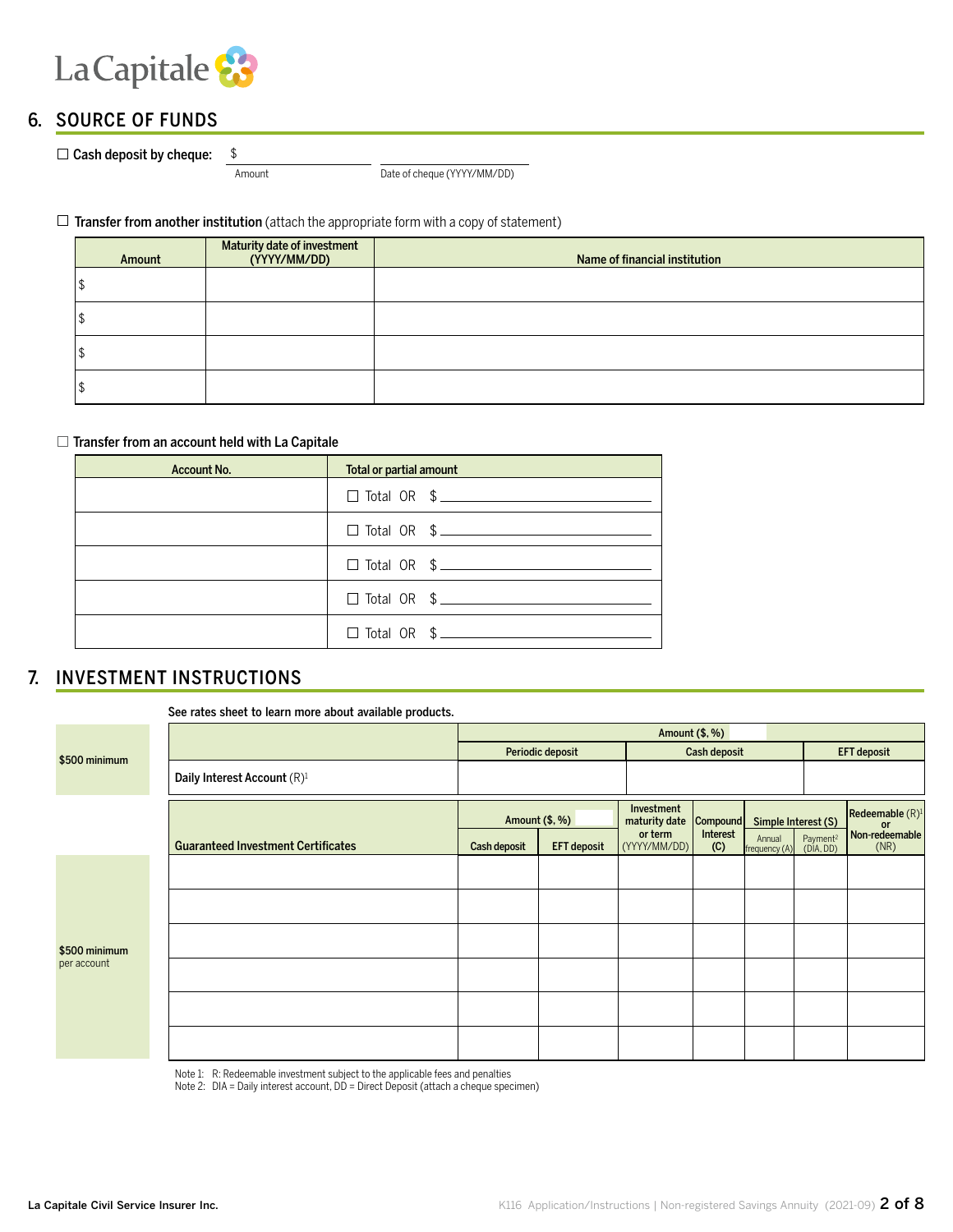

### 8. VERIFICATION OF CONTRACTHOLDER'S IDENTITY (MANDATORY WHEN COMPLETING APPLICATION FORM

Sections 8.4, 8.5, 8.6 and 8.7 are mandatory when completing this application form and filled out according to the type of entity.

| Type of entity            | Sections to be completed                           | Additional documents to be attached                                                                                                                                 |
|---------------------------|----------------------------------------------------|---------------------------------------------------------------------------------------------------------------------------------------------------------------------|
| <b>O</b> Corporation      | 8.1, 8.2, 8.3, 8.4, 8.5, 8.7                       | 1. One of the following documents:                                                                                                                                  |
| <b>O</b> Partnership      | 8.1, 8.2, 8.3, 8.4, 8.6                            | O Certificate of incorporation<br>$\bigcirc$ Notice of assessment issued by a municipal, provincial or federal government                                           |
| O Non-profit organization | 8.1, 8.2, 8.3, 8.4, 8.5, 8.6, 8.7                  | O Annual report signed by an independent auditor<br>◯ Any other document confirming the existence of the entity:                                                    |
| OOther (specify):         | Sections applicable, depending<br>on the situation | 2. Any documents establishing the ownership, control and structure of the entity, including<br>an organizational chart for more complex structures (see section 8). |

#### 8.1 DETAILED DESCRIPTION OF THE ENTITY'S ACTIVITIES (MANDATORY WHEN COMPLETING APPLICATION FORM)

#### 8.2 THIRD PARTY DETERMINATION WITH RESPECT TO THE AUTHORIZED SIGNATORIES (MANDATORY WHEN COMPLETING APPLICATION FORM)

Please provide the information required below with respect to the authorized signatories of the contractholder/entity.

If there are more than two signatories authorized to act on behalf of the corporation or entity, please enclose a separate list containing all required information.

#### Authorized Signatory 1

|           |                      | $\sim$ $\sim$ $\sim$<br>Date of birth: |      |       |     |
|-----------|----------------------|----------------------------------------|------|-------|-----|
| Full name | $\cdots$<br>Initials | .                                      | Year | Montl | Day |

Profession/Occupation (please provide complete and detailed information, including job title, field of activity, name of employer and status, i.e. employee or self-employed). If retired, please provide details on the last occupation prior to retirement.

Relationship between the contractholder/entity and the authorized signatory (role of the authorized signatory within the corporation or entity)

#### Authorized Signatory 2

|               |          | Date of birth: |      |       |     |  |
|---------------|----------|----------------|------|-------|-----|--|
| Full name<br> | Initials |                | Year | Month | Day |  |
|               |          |                |      |       |     |  |

Profession/Occupation (please provide complete and detailed information, including job title, field of activity, name of employer and status, i.e. employee or self-employed). If retired, please provide details on the last occupation prior to retirement.

Relationship between the contractholder/entity and the authorized signatory (role of the authorized signatory within the corporation or entity)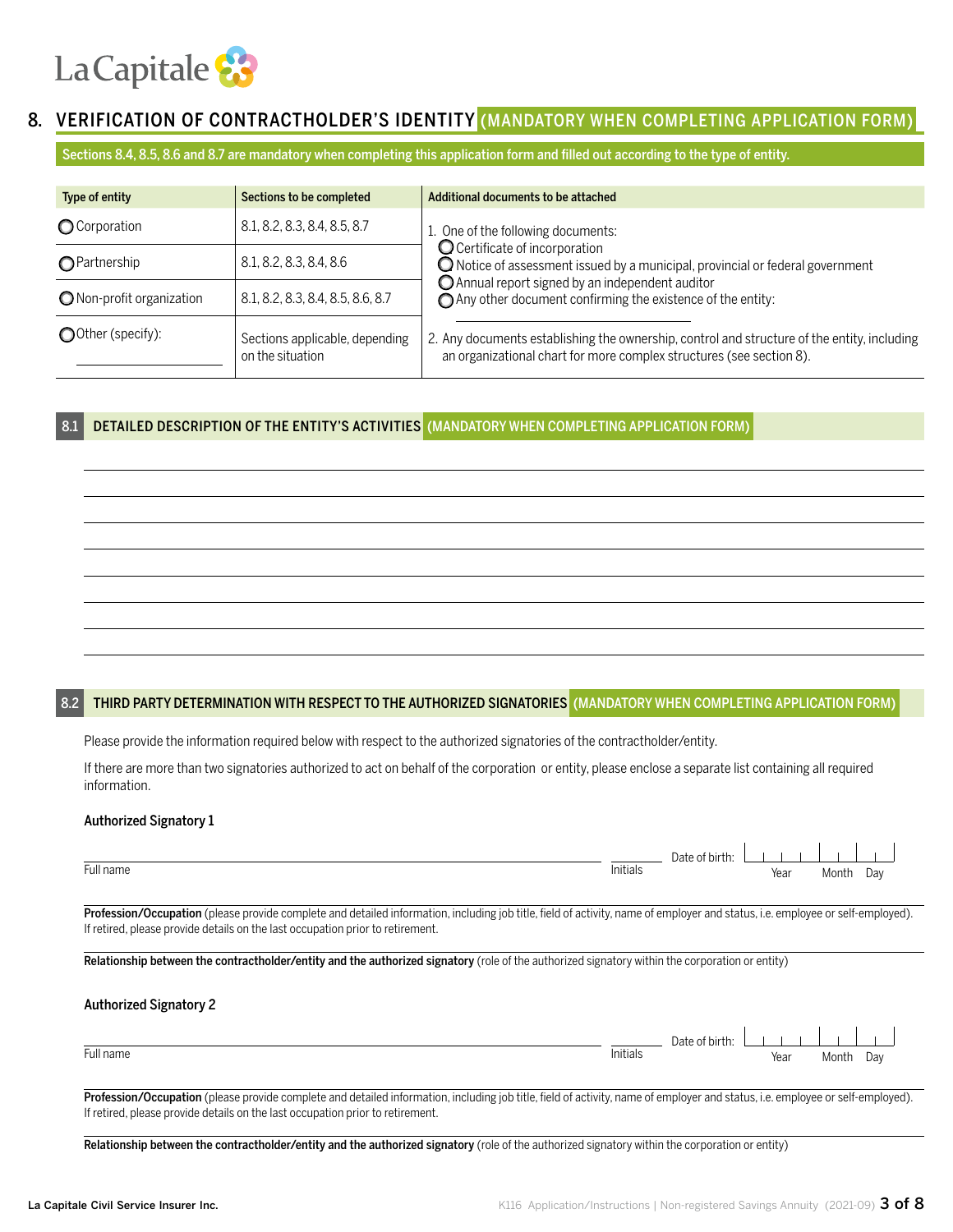## La Capitale 83

#### VERIFICATION OF TAX CLASSIFICATION (MANDATORY WHEN COMPLETING APPLICATION FORM)

a) FOREIGN ACCOUNT TAX COMPLIANCE ACT (FATCA) – Was the entity organized in the U.S. or a U.S. state? O'les O'les on  $-$  If so, indicate the U.S. federal taxpayer identification number (U.S. TIN). If no, proceed to Section 8.3b.

Identification number

b) COMMON REPORTING STANDARD (CRS) – Was the entity organized in a jurisdiction other than Canada or the United States?

 $\bigcirc$  Yes  $\bigcirc$ No – If so, indicate the country and taxpayer identification number and proceed to Section 8.4. If no, proceed to Section 8.3c.

**Country Country Identification number** Identification number

c) ACTIVE OR PASSIVE ENTITY – A passive entity is one that derives 50% or more of its gross income from interest, dividends, rents, capital gains, etc. An active entity is one that does not meet the criteria of the definition of a passive entity. Is this an active or passive entity?

Active entity – Proceed to Section 8.4.

◯ Passive entity – Proceed to Section 8.4. The boxed areas must also be completed.

#### 8.4 BENEFICIAL OWNERSHIP INFORMATION CONCERNING CORPORATIONS, PARTNERSHIPS OR NON-PROFIT ORGANIZATIONS

Provide the following information for all persons who hold or control, directly or indirectly, at least 25% of the shares of the corporation or at least 25% of another type of entity. Also complete the boxed areas if "Passive NFFE" was checked in question 8.3c).

#### Shareholder/Owner 1

| First name                       |                                                                                                                                                                                                                                                                                                                                            | Last name |                     |
|----------------------------------|--------------------------------------------------------------------------------------------------------------------------------------------------------------------------------------------------------------------------------------------------------------------------------------------------------------------------------------------|-----------|---------------------|
| Address (No., street, apartment) |                                                                                                                                                                                                                                                                                                                                            |           |                     |
| City                             | Province/State                                                                                                                                                                                                                                                                                                                             | Country   | Postal/zip code     |
|                                  | Is Shareholder/Owner 1 a U.S. citizen or a U.S. resident for U.S. tax purposes? $\bigcirc$ Yes $\bigcirc$ No<br>If so, indicate the U.S. federal taxpayer identification number (U.S. TIN): _<br>Is Shareholder/Owner 1 a resident of a jurisdiction other than Canada or the United States for tax purposes? $\bigcirc$ Yes $\bigcirc$ No |           |                     |
|                                  | If so, indicate the country and the foreign taxpayer identification number: __________________________________                                                                                                                                                                                                                             |           |                     |
| Shareholder/Owner 2              |                                                                                                                                                                                                                                                                                                                                            |           |                     |
| First name                       | Last name                                                                                                                                                                                                                                                                                                                                  |           | % shares or control |
| Address (No., street, apartment) |                                                                                                                                                                                                                                                                                                                                            |           |                     |
| City                             | Province/State                                                                                                                                                                                                                                                                                                                             | Country   | Postal/zip code     |
|                                  | Is Shareholder/Owner 2 a U.S. citizen or a U.S. resident for U.S. tax purposes? O Yes ONo                                                                                                                                                                                                                                                  |           |                     |
|                                  | If so, indicate the U.S. federal taxpayer identification number (U.S. TIN): ______                                                                                                                                                                                                                                                         |           |                     |
|                                  | Is Shareholder/Owner 2 a resident of a jurisdiction other than Canada or the United States for tax purposes? O Yes ONo                                                                                                                                                                                                                     |           |                     |
|                                  | <b>If so,</b> indicate the country and the foreign taxpayer identification number:                                                                                                                                                                                                                                                         |           |                     |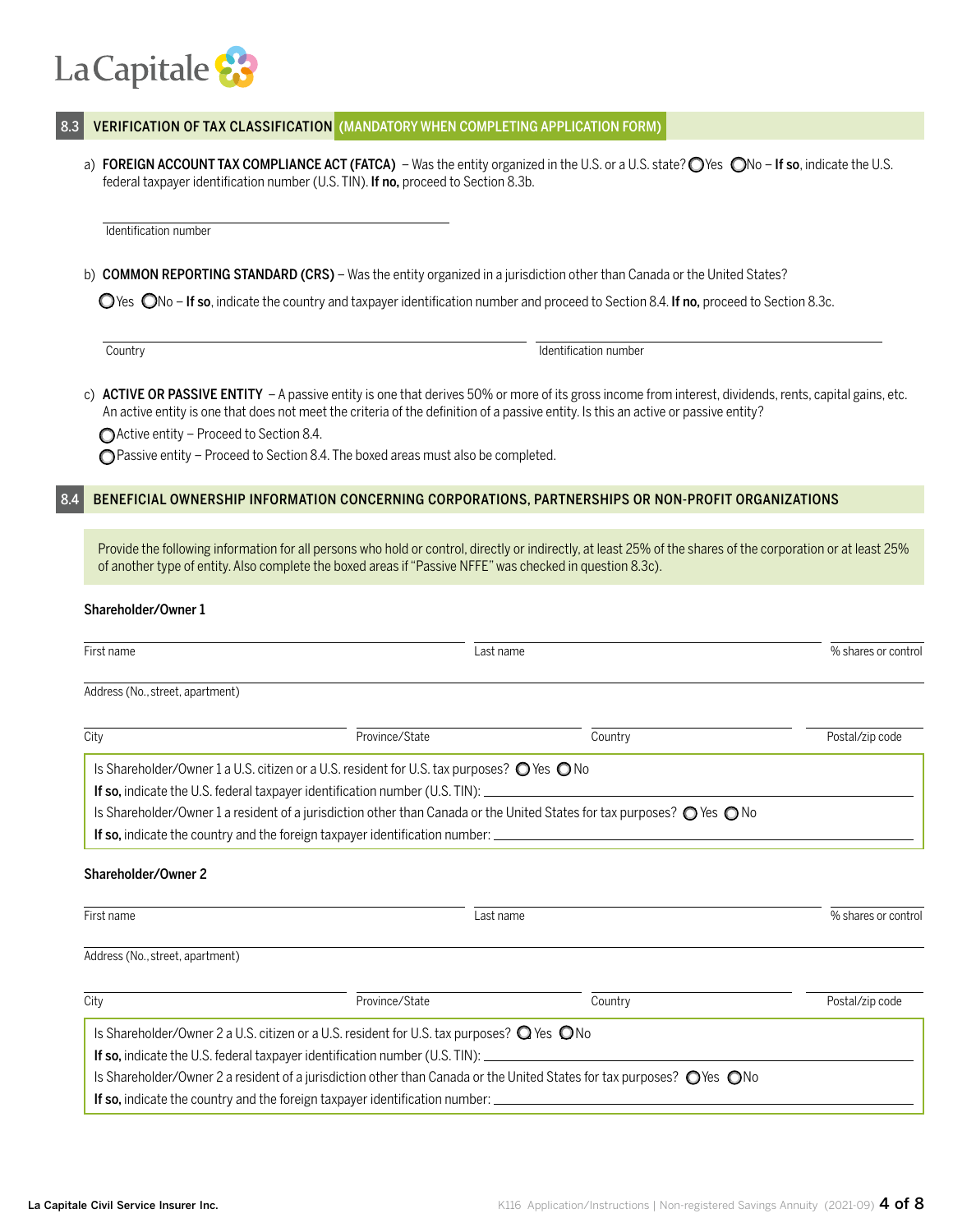

### 8.4 BENEFICIAL OWNERSHIP INFORMATION CONCERNING CORPORATIONS, PARTNERSHIPS OR NON-PROFIT ORGANIZATIONS (cont.)

#### Shareholder/Owner 3

| First name                       |                                                                                                                               | Last name |                     |
|----------------------------------|-------------------------------------------------------------------------------------------------------------------------------|-----------|---------------------|
| Address (No., street, apartment) |                                                                                                                               |           |                     |
| City                             | Province/State                                                                                                                | Country   | Postal/zip code     |
|                                  | Is Shareholder/Owner 3 a U.S. citizen or a U.S. resident for U.S. tax purposes? ◯ Yes ◯ No                                    |           |                     |
|                                  | If so, indicate the U.S. federal taxpayer identification number (U.S. TIN):                                                   |           |                     |
|                                  | Is Shareholder/Owner 3 a resident of a jurisdiction other than Canada or the United States for tax purposes? $\oplus$ Yes ONo |           |                     |
|                                  | If so, indicate the country and the foreign taxpayer identification number: __________________________________                |           |                     |
| Shareholder/Owner 4              |                                                                                                                               |           |                     |
|                                  |                                                                                                                               |           |                     |
| First name                       | Last name                                                                                                                     |           | % shares or control |
|                                  |                                                                                                                               |           |                     |
| Address (No., street, apartment) |                                                                                                                               |           |                     |
| City                             | Province/State                                                                                                                | Country   | Postal/zip code     |
|                                  | Is Shareholder/Owner 4 a U.S. citizen or a U.S. resident for U.S. tax purposes? $\bigcirc$ Yes $\bigcirc$ No                  |           |                     |
|                                  | If so, indicate the U.S. federal taxpayer identification number (U.S. TIN): _______________________                           |           |                     |
|                                  | Is Shareholder/Owner 4 a resident of a jurisdiction other than Canada or the United States for tax purposes? ○Yes ○No         |           |                     |
|                                  | If so, indicate the country and the foreign taxpayer identification number: __________________________________                |           |                     |
|                                  |                                                                                                                               |           |                     |
|                                  | <b>INFORMATION CONCERNING THE DIRECTORS OF CORPORATIONS AND NON-PROFIT ORGANIZATIONS</b>                                      |           |                     |
|                                  |                                                                                                                               |           |                     |
| Director 1:                      |                                                                                                                               |           |                     |
| First name                       |                                                                                                                               | Last name |                     |
| Diractor 2.                      |                                                                                                                               |           |                     |

| Director Z. | First name | Last name |
|-------------|------------|-----------|
| Director 3: | First name | Last name |
| Director 4: | First name | Last name |

#### 8.6 INFORMATION CONCERNING NON-PROFIT ORGANIZATIONS

Is the contractholder a charity registered with the Canada Revenue Agency?  $\bigcirc$  Yes  $\bigcirc$  No

If so, indicate the registration No.: \_

If not, does the contractholder solicit charitable financial donations from the public?  $\bigcirc$  Yes  $\bigcirc$  No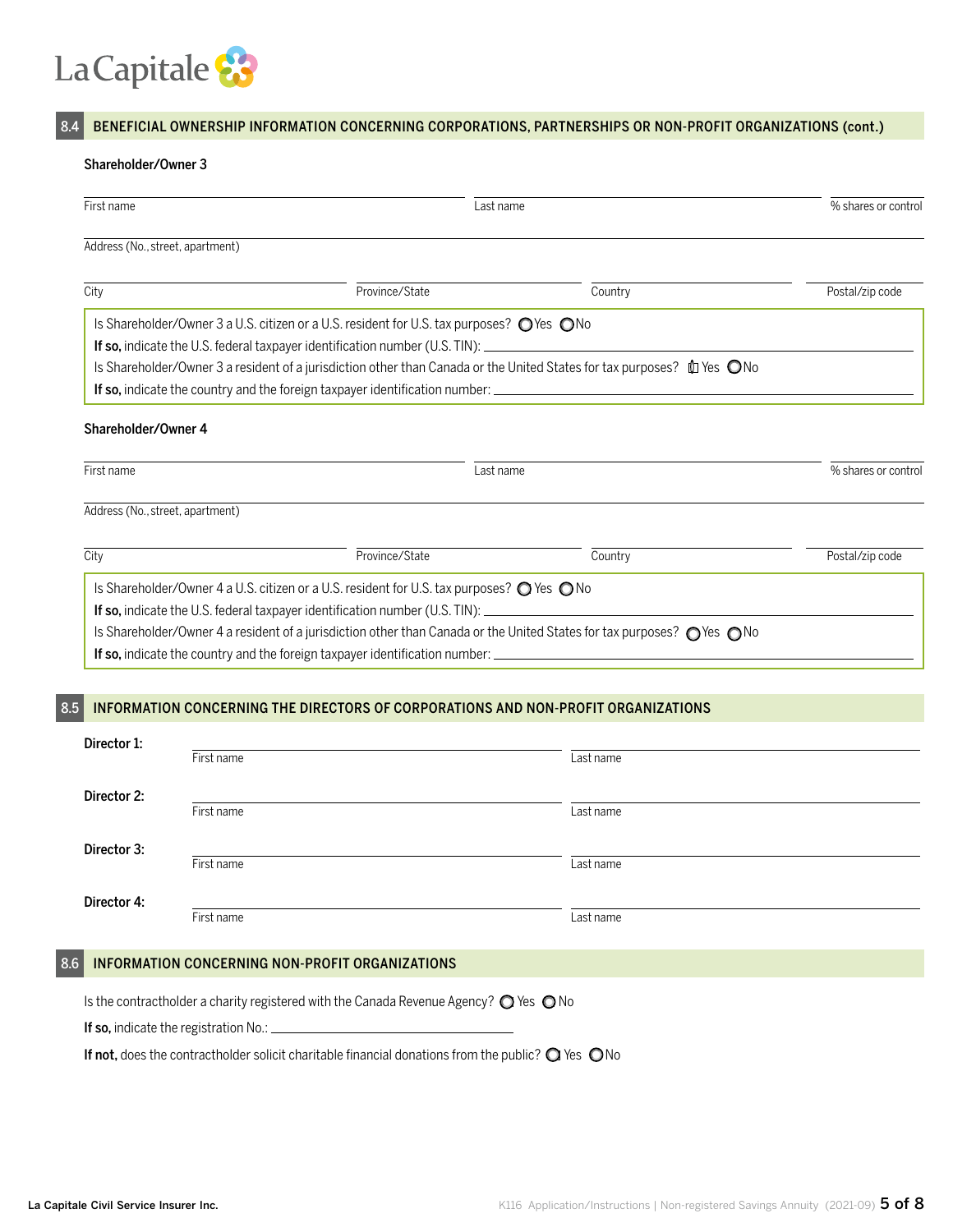

#### 8.7 OWNERSHIP, CONTROL AND STRUCTURE<sup>4</sup>

Provide information or attach documents establishing the ownership, control and structure of the entity.

Note 4: You must indicate the name of the person who holds ultimate ownership and control of the corporation or another entity and describe the organizational structure. An organizational chart of the entity must be attached for more complex structures, such as when the corporation or entity is owned by another entity.

### 9. CONTRACTHOLDER'S DECLARATION

I have verified the information contained in this application and certify it to be true and complete.

I confirm that I am duly authorized to sign on behalf of the contractholder/entity and that the documents which I have provided, including those attached to this form, are accurate, current and complete.

I acknowledge that my advisor has provided me with all relevant information about the products applied for, including guaranteed and non-guaranteed returns on the amounts invested, the maturity guarantee and applicable fees and penalties. I further acknowledge that my advisor has provided me with satisfactory explanations in this regard.

I am applying for a Savings Annuity contract based on this information.

| <b>SIGNATURES</b>                     |                             |  |
|---------------------------------------|-----------------------------|--|
|                                       | $\pmb{\mathsf{X}}$          |  |
| Signing officer's name (please print) | Signing officer's signature |  |
| Title or position                     |                             |  |
|                                       | $\pmb{\mathsf{X}}$          |  |
| Signing officer's name (please print) | Signing officer's signature |  |
| Title or position                     |                             |  |
|                                       | $\pmb{\mathsf{x}}$          |  |
| Signing officer's name (please print) | Signing officer's signature |  |
| Title or position                     |                             |  |
|                                       |                             |  |
| Name of advisor (please print)        | Signature of advisor        |  |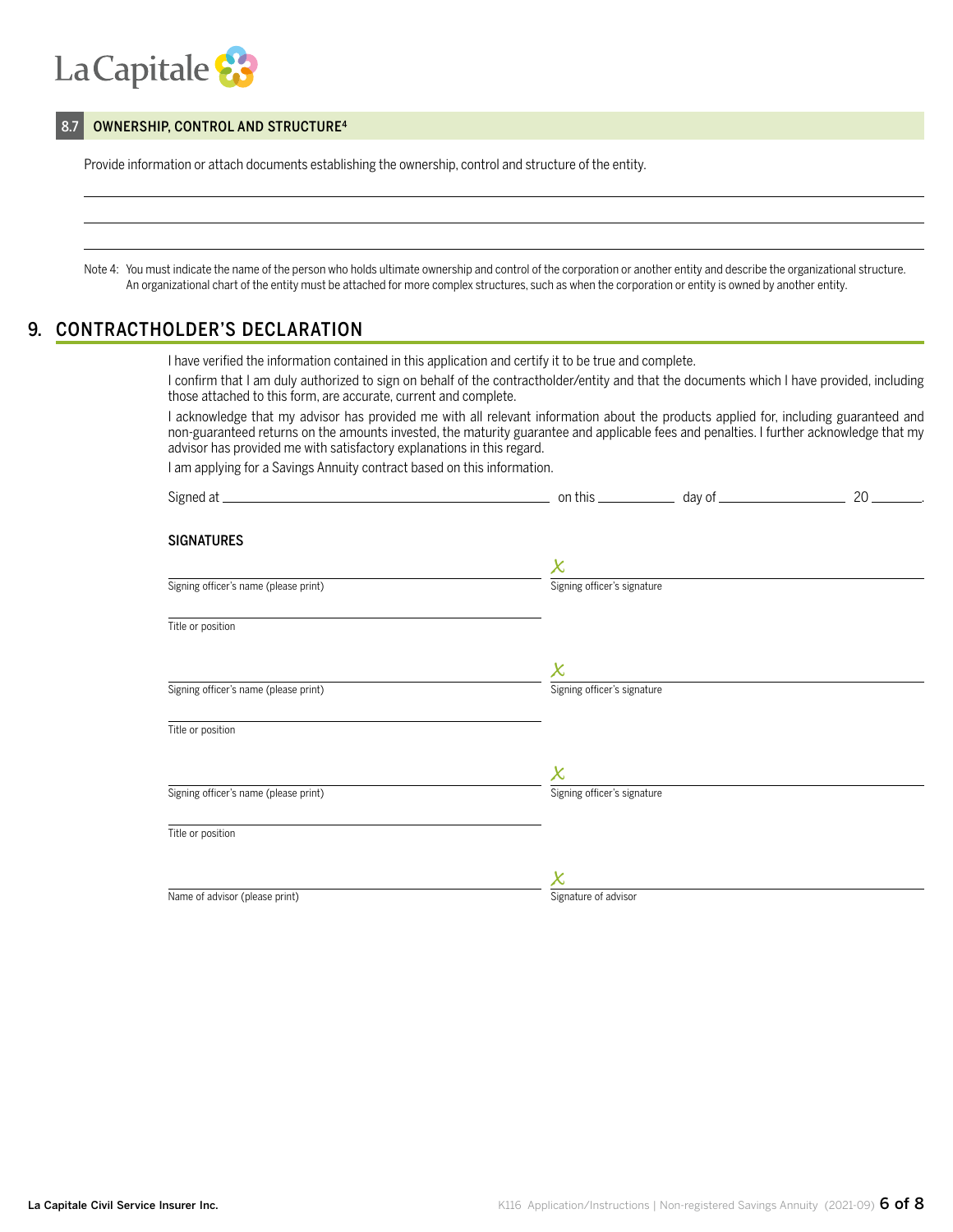

### 10. RESOLUTION

When the contractholder/entity is a corporation, **provide a resolution for signing authority**. A resolution for signing authority is an extract from the official records that clearly designates the persons duly authorized to act and sign on behalf of the corporation. This document must be signed by all members of the Board of Directors entitled to vote on this resolution. Examples of documents that may be used as a resolution include: certificate of incumbency, minutes, company bylaws, etc.

A corporation exists as a distinct legal entity, meaning it is legally separate from its shareholder(s). As a rule, a corporation continues to exist until it is dissolved.

A corporation can be constituted under a provincial or federal law, in particular the:

- *Companies Act*
- *Business Corporations Act*
- *Canada Business Corporations Act*

The goal of a corporation is to operate a business for profit and to distribute the profits, if any, among the shareholders in the form of dividends.

You may also **complete and sign** the sample resolution provided below in this section if you do not have such a document.

Name of contractholder:

Full corporate name

#### BE IT RESOLVED THAT:

 $\bigcirc$  I, the undersigned,  $\bigcirc$  is a set of the undersigned,  $\bigcirc$  is a set of the sole shareholder  $\bigcirc$  is a set of the undersigned,  $\bigcirc$  is a set of the undersigned,  $\bigcirc$ 

of the above-mentioned company, am the sole person authorized to sign any application, instructions form or document of any nature whatsoever related to any present or future contract underwritten by La Capitale Civil Service Insurer Inc.

OR

| Last name                                                                    | Title | Signature |
|------------------------------------------------------------------------------|-------|-----------|
|                                                                              |       |           |
|                                                                              |       |           |
|                                                                              |       |           |
|                                                                              |       |           |
| $\bigcirc$ The signature of only one of these persons is required.           |       |           |
| <b>OR</b><br>$\bigcirc$ The signatures of all of these persons are required. |       |           |

of the contractholder hereby certify that the above is a true and exact copy of the resolution adopted by the Board of Directors

| on the | dav of |  | and that the resolution is in full force and effect. |
|--------|--------|--|------------------------------------------------------|
|--------|--------|--|------------------------------------------------------|

| Signature |
|-----------|

La Capitale Civil Service Insurer Inc.

625 Jacques-Parizeau St, Québec QC G1R 2G5 Telephone: 418 528-2211 or 1 800 463 4433 – Email: fim@lacapitale.com